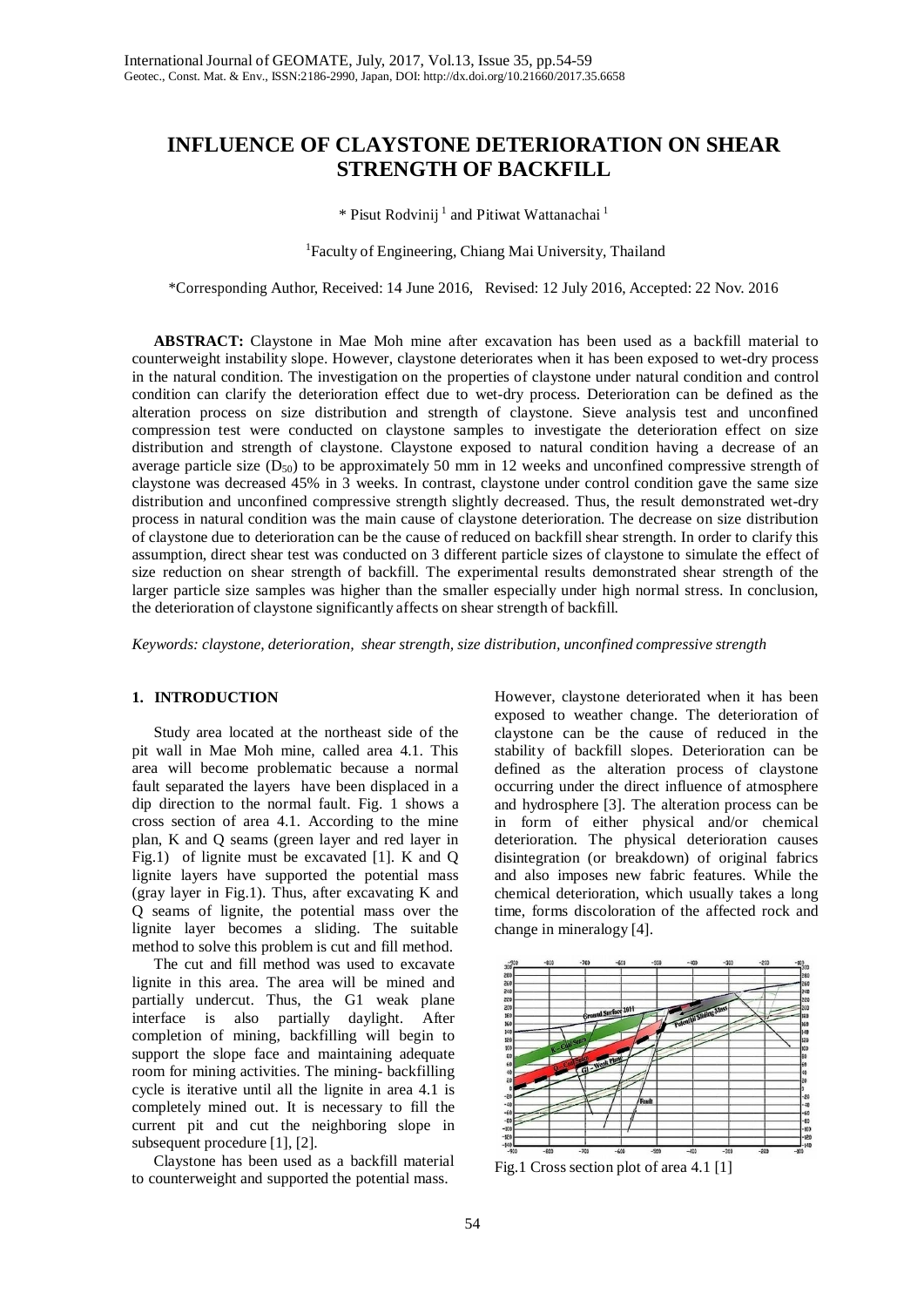In its fresh condition, claystone usually stiff or hard and quite difficult to excavate without mechanical equipment. The occurrence of physical and chemical changes in deterioration process can lead to significant reduction in strength value [5]. Moreover, claystones have specific characteristics, mainly found to exhibit slake-deterioration within a short period of time when exposed to the atmosphere and/or moistened. This will induce some significant problems in varied engineering activities [6].

Shear strength behavior of claystone backfill was similar to rockfill or granular soil that most depend on friction angle [7]. Thus, the decrease on size distribution of claystone due to deterioration can be lead to the reduced friction angle of backfill. Eventually, stability of claystone backfill can be reduced due to deterioration of claystone.

# **2. SCOPE**

The investigation on claystone properties under the natural condition and control condition can characterize the deterioration behaviors of claystone. Natural condition, claystone samples were exposed to the natural weathering process. In contrast, claystone samples under control condition were located in laboratory room (The temperature was between 25-28 °C) and they were not exposed to the weather change. The alteration process of claystone under two different conditions can be suggested that wet-dry process in natural condition was the causes of claystone deterioration. The alteration process on the size distribution of claystone was investigated by sieve analysis test. The alteration process on strength of claystone was investigated by unconfined compression test. The influence of claystone deterioration on shear strength of backfill was investigated by shear strength test. Direct shear test was conducted on 3 different particle sizes of claystone samples in order to simulate the decrease of claystone particle size due to the deterioration affected shear strength of backfill.

# **3. VISUAL CHARACTERISTIC OF DETERIORATED CLAYSTONE**

Physical characteristics of the deteriorated claystone can be observed by visible. Claystone samples were exposed to the natural weathering process during 0-9 weeks. Claystone samples dimension between 10-25 cm were collected from Mae Moh mine. The deterioration effect on a characteristic of claystone in natural condition was shown in Fig. 2. When time passed, the deterioration effect was demonstrated by breakdown of original claystone.

Physical characteristics of original claystone are generally gray and it is relatively stiff or hard. After claystone exposed to natural weathering process in 1 week, it was starting to intensively slake and generally followed by noticeable heaving. Some of claystone samples were started break to small particles and showed some visible fractures on the samples. In 3 weeks, the visible fractures on claystone were increased and most of the samples disintegrated into small pieces. When the samples were in natural condition during 6-9 weeks, almost all of claystone samples was broken down into very small pieces and could not classify the pieces of the sample before breakdown.





# **4. THE EFFECT OF DETERIORATION ON SIZE DISTRIBUTION OF CLAYSTONE**

The physical characteristic of deteriorated claystone demonstrated breakdown of claystone when exposed to natural weathering processes. Size distribution of claystone backfill was changed due to deterioration effect. In order to investigate the deterioration effect on size distribution of claystone. Sieve analysis was conducted on claystone samples in a natural condition and a control condition during 1-12 weeks to clarify the alteration of size distribution.

Fig. 3 indicated the size distribution of claystone decreased under natural environment during 1-12 weeks. Size distribution of the samples was decreased with increasing elapse time. Considering the average particle size  $(D_{50})$  of claystone samples,  $D_{50}$  of claystone samples decreased from 60.0 mm remaining to 9.0 mm in 12 weeks. The deterioration greatly affected during 2 weeks as  $D_{50}$  of the samples in 2 weeks was decreased from the first week approximately 40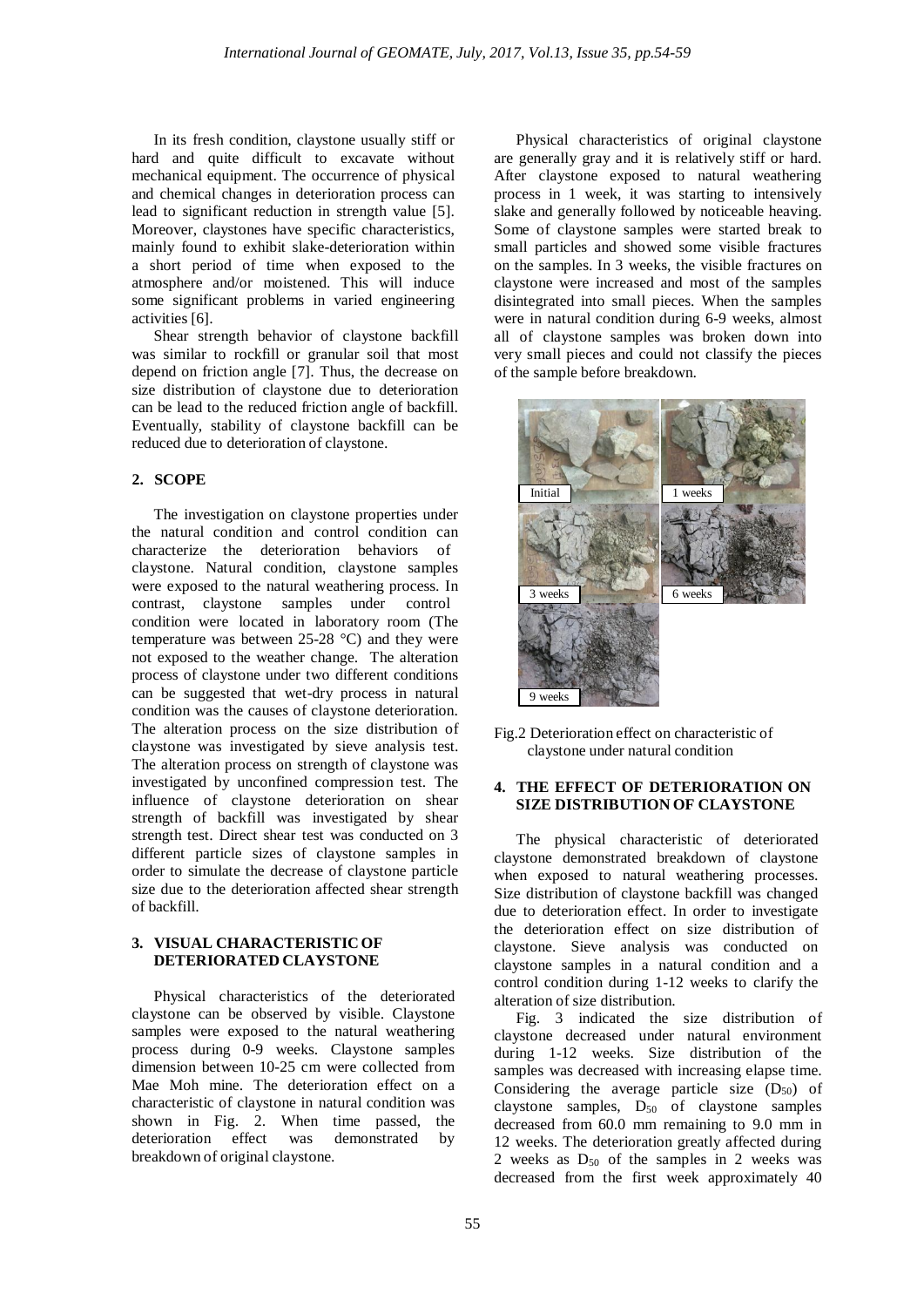mm. After 2 weeks, the average particle size of claystone was slightly decreased as D<sub>50</sub> of the samples was decreased approximately 11 mm during 2-12 weeks.

In contrast, claystone under control condition gave the same size distribution when the time passed as shown in Fig 4. The results can be concluded that claystone deteriorated specifically under natural condition. Thus, wet-dry process in natural condition was the main cause of claystone deterioration.



Fig.3 Size distribution of claystone samples under natural condition



Fig.4 Size distribution of claystone samples under control condition

#### **5. THE EFFECT OF DETERIORATION ON STRENGTH OF CLAYSTONE**

In fresh condition, claystone is usually stiff or hard materials. However, the deterioration process can lead to significant reduction in strength value [5]. In order to investigate the deterioration effect on strength of claystone, unconfined compression test was conducted on claystone samples under a natural condition and a control condition during 1- 12 weeks to reconfirm a strength reduction of claystone. Size of trimmed claystone specimens that used in this test was 5 cm in diameter and 10

cm height as shown in Fig 5.

The experimental results of the deterioration effect on a strength of claystone were shown in Fig. 6. Unconfined compressive strength of claystone samples under natural condition decreased from 3.2 MPa remaining to 1.8 MPa or reduced approximately 45% in 3 weeks. After 3 weeks could not be prepared the specimens for the dimension that used in the test because claystone specimens deteriorated into small pieces.



Fig.5 Unconfined compression test on claystone

On the other hands, the strength of claystone samples under control condition decreased from 2.8 MPa remaining to 2.4 MPa or reduced approximately 15% in 4 weeks. After 4 weeks, the strength of samples was slightly decreased. Unconfined compressive strength was remaining 2.1 MPa in 12 weeks. Hence, unconfined compressive strength of claystone samples in control condition has decreased approximately 25% during 12 weeks.



Fig.6 The results of unconfined compression test

Considering the age of samples at 3 weeks, unconfined compressive strength of the samples under natural condition reduced approximately 45% but unconfined compressive strength of the samples under control condition reduced approximately 10%. Thus, the strength reduction rate of claystone under natural condition was higher than claystone under control condition. The results can demonstrate the influence of wet-dry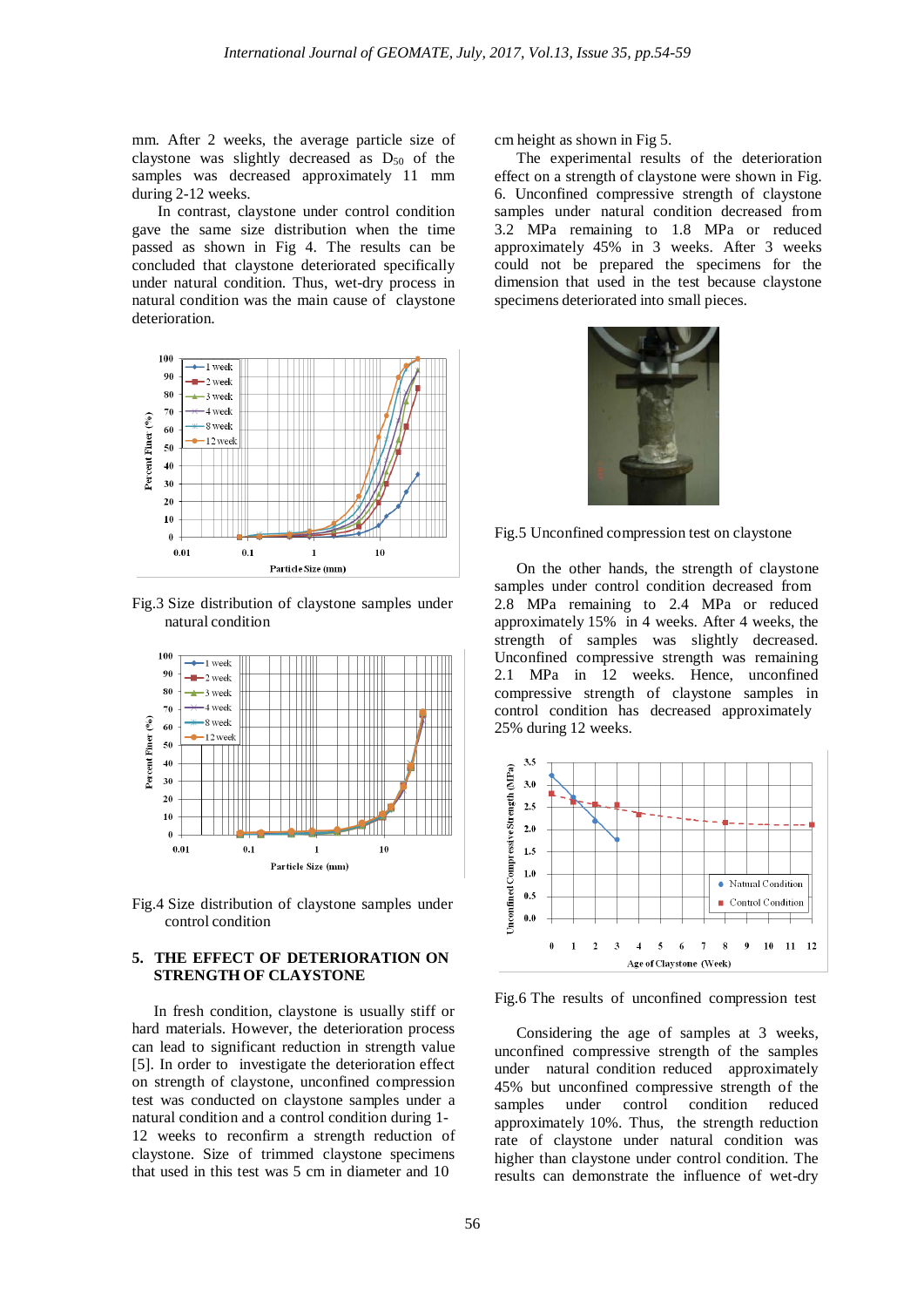process due to weather change extremely affected the strength of claystone.

# **6. SHEAR STRENGTH OF CLAYSTONE BACKFILL**

Shear strength of claystone backfill mostly depends on friction angle of materials. Thus, the decrease of size distribution due to claystone deterioration can lead to reduce shear strength of backfill. In order to verify the decrease of particle size affect to shear strength of backfill, direct shear test was conducted on the various particle sizes of claystone samples. The experimental results from this test can demonstrate the deterioration effect on shear strength of backfill.

Table 1 Size of claystone samples

| Size of samples                                                                                                             | D <sub>50</sub><br>(mm) |
|-----------------------------------------------------------------------------------------------------------------------------|-------------------------|
| Passing sieve 25.4 mm retained on sieve<br>19.0 mm $(50\%)$ + Passing sieve 19.0 mm<br>retained on sieve 12.7 mm (50%)      | 19.0                    |
| Passing sieve 12.7 mm retained on sieve<br>9.5 mm $(50\%)$ + Passing sieve 9.5 mm<br>retained on sieve 4.75 mm (50%)        | 9.5                     |
| Passing sieve 4.75 mm retained on sieve<br>$2.0$ mm $(50\%)$ + Passing sieve 2.0 mm<br>retained on sieve $0.85$ mm $(50\%)$ | 2.0                     |

Direct shear test was carried out on the samples to obtain shear strength properties under unconsolidated undrained condition. Size of claystone samples was prepared according to table 1 and a normal stress that used in this test was 0- 930 kPa. Direct shear test was conducted on 6 inches in diameter of specimen by rock direct shear testing machine as shown in Fig 7, Fig 8 and compacted specimens at moisture contents same as sampled in the field (moisture contents at 26%).



Fig.7 Rock direct shear testing machine



Fig.8 Claystone samples prepared for direct shear test

#### **6.1 The Reduction of Claystone Particle Size Affects to Shear Strength of Backfill**

Shear strength characteristic of claystone backfill was similar to granular soil or rockfill. Thus, shear strength behavior is actually nonlinear. This nonlinear can be approximated a straight line in the range of low normal stress (0-254 kPa) and a straight line in the range of high normal stress (254-930 kPa). The higher effective normal stress will yield lower values of friction angle.

Fig 9 shows the reduction of particle size affect to shear strength of backfill. Shear strength envelope of the samples at  $D_{50}$  equal to 19.0 mm was higher than the samples at  $D_{50}$  equal to 9.5 mm and 2.0 mm, especially under high normal stress. Under low normal stress, shear strength envelope of the samples at  $D_{50}$  equal to 19.0 mm, 9.5 mm and 2.0 mm was similar. The maximum shear stress of the samples at  $D_{50}$  equal to 19.0 mm was higher than the samples at  $D_{50}$  equal to 9.5 mm and 2.0 mm approximately 120 kPa and 140 kPa respectively.



Fig.9 The various particle sizes of claystone affect to shear strength of backfill

#### **6.2 The Influence of Deterioration Affects to Shear Strength Parameter**

Shear strength parameter of claystone backfill samples at various particle sizes consists of cohesion and friction angle was shown in Table 2.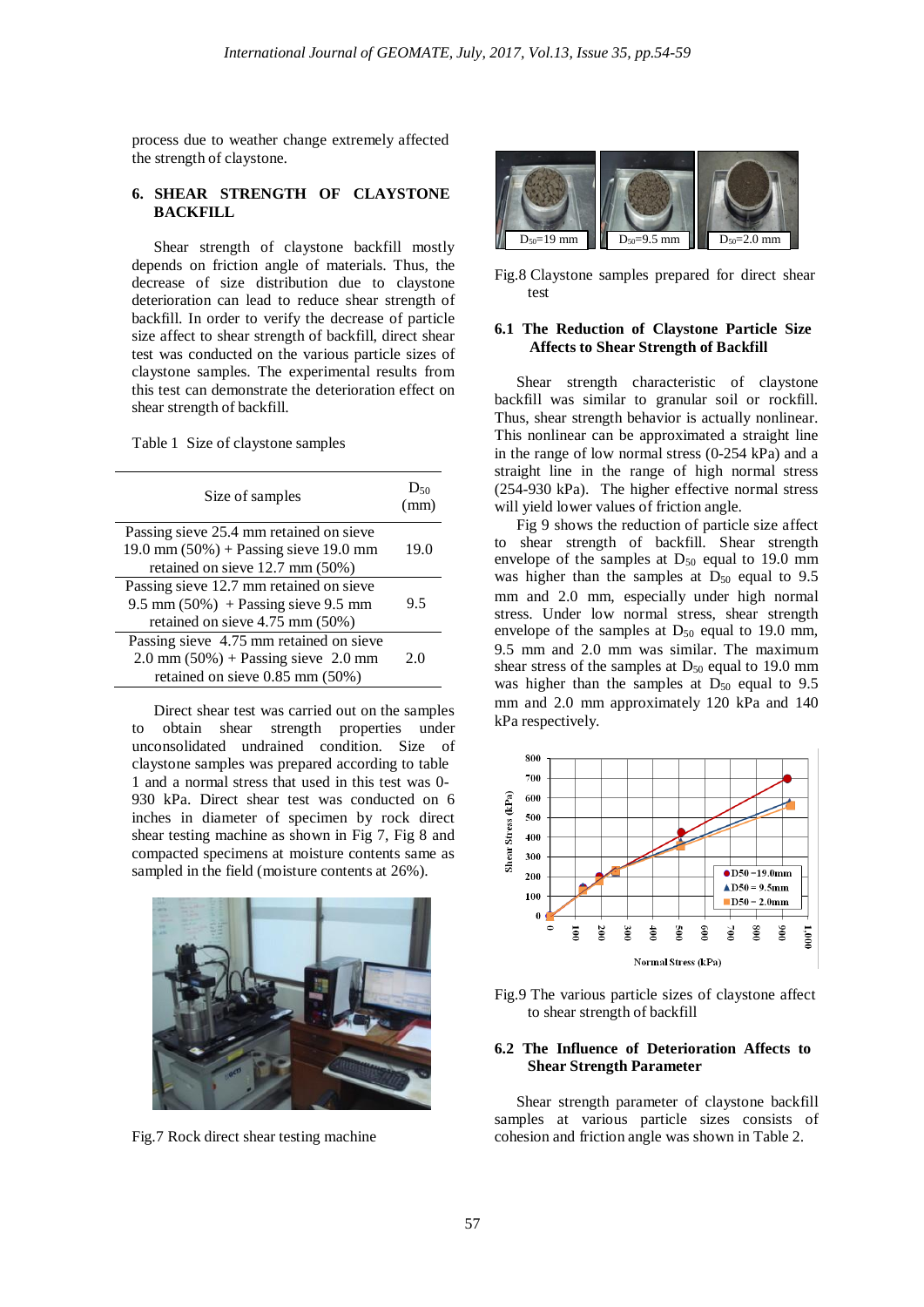| $D_{50}$<br>(mm) | Low Normal<br>Stress $(0-254$ kPa) |      | <b>High Normal</b><br>Stress (254-930)<br>$kPa$ ) |    |
|------------------|------------------------------------|------|---------------------------------------------------|----|
|                  | $c$ (kPa)                          |      | $c$ (kPa)                                         |    |
| 19.0             |                                    | 44.1 | 53                                                | 35 |
| 9.5              |                                    | 43.8 | 103                                               | 77 |
| 20               |                                    | 43 1 | 09                                                |    |

Table 2 Shear strength parameter of the samples

Table 2 shown friction angle of the samples at  $D_{50}$  equal to 19.0 mm was more than the samples at  $D_{50}$  equal to 2.0 mm approximately 1 $\degree$  under low normal stress. Under high normal stress, friction angle of the samples at  $D_{50}$  equal to 19.0 mm was more than the samples at  $D_{50}$  equal to 9.5 mm and 2.0 mm approximately 8° and 9° respectively. Cohesion of the samples at  $D_{50}$  equal to 19.0 mm was less than the samples at  $D_{50}$  equal to 9.5 mm and 2.0 mm approximately 50 kPa and 56 kPa respectively.



Fig.10 Relationship between friction angle and  $D_{50}$ 

Fig. 10 shown the correlation between friction angle and  $D_{50}$  of the samples. Friction angle reduced by the decline of claystone particle sizes. Under low normal stress, friction angle was slightly decreased when the particle size of claystone was smaller. In contrast, friction angle of the samples under high normal stress was rapidly decreasing when  $D_{50}$  of the samples equal to 19.5 mm reduced to 9.5 mm. However, the average particle size of the samples which lower than 9.5 mm, a trend of friction angle was slightly decreased.

Fig. 11 shown the correlation between cohesion and D<sup>50</sup> of the samples under high normal stress. A cohesion was rapidly increasing when  $D_{50}$  of the samples equal to 19.5 mm reduced to 9.5 mm. However,  $D_{50}$  of the samples which lower than 9.5 mm, a trend of cohesion was slightly increased.

The results can be described the decrease of claystone particle size due to deterioration was a

cause of reduced in the value of friction angle. A reduction in the value of a friction angle is responsible for most of the shear strength reduction of claystone backfill.



Fig.11 Relationship between cohesion and  $D_{50}$ 

#### **7. CONCLUSION**

Claystone has been used as backfill material to counterweight and supported instability slope in Mae Moh mine. In its fresh condition, claystone usually stiff or hard. However, claystone deteriorated when it has been exposed to weather change. The deterioration of claystone can be the cause of reduced in the shear strength of backfill.

Deterioration can be defined as the alteration process on size distribution and strength of claystone. Size distribution and strength of claystone under natural condition decreased due to deterioration effect. In contrast, claystone under control condition (not exposed to the weather change) can maintain size distribution and strength. The investigation on claystone properties suggested that the deterioration effect occurs only under natural condition due to claystone has been exposed to wet-dry process in a natural.

Stability of claystone backfill slope depended on shear strength of backfill material. The reduction on size distribution of claystone due to deterioration can be the cause of reduced backfill shear strength. The experimental results from direct shear test demonstrated shear strength of backfill reduced by the decline of claystone particle size, especially under high normal stress. Overview of this study can be concluded that claystone deteriorated under natural condition due to wet-dry process and the deterioration of claystone significantly affects to decrease shear strength of backfill.

#### **8. REFERENCES**

[1] Leelasuksaree C, Mavong N, Khosravi M H, Pipatpongsa T, "Physical and Numerical Models of Undercut Slope Lying on Steeply